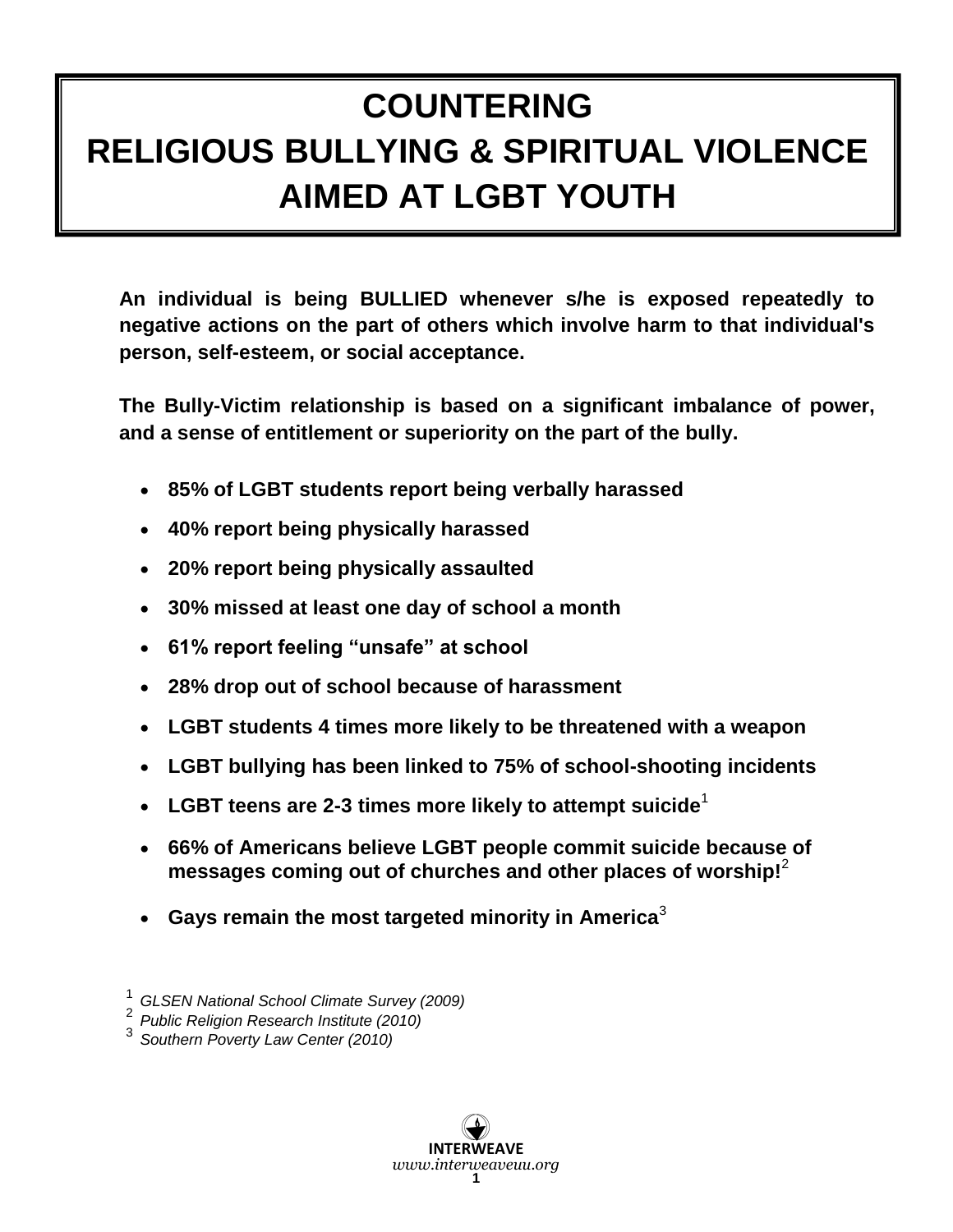

 **© Dr. Donald G. Hoppe, Jr. (***[www.drhoppeassociates.com\)](http://www.drhoppeassociates.com/)*

## **Enlisting the support of POLICY MAKERS**

### **Advocating for SAFER SCHOOLS**

- **Know where decisions are made (superintendent, school board, principal, teachers, counselors).**
- **Push for a zero-tolerance anti-bullying policy that includes race, gender, ethnicity, religion, sexual orientation and gender expression/identity.**
- **Staff training to enable school staff to identify and address anti-LGBT bullying and harassment.**
- **Age-appropriate, inclusive curricula to help students understand and respect differences.**
- *Never* **engage in religious discussions of any kind with school personnel!**

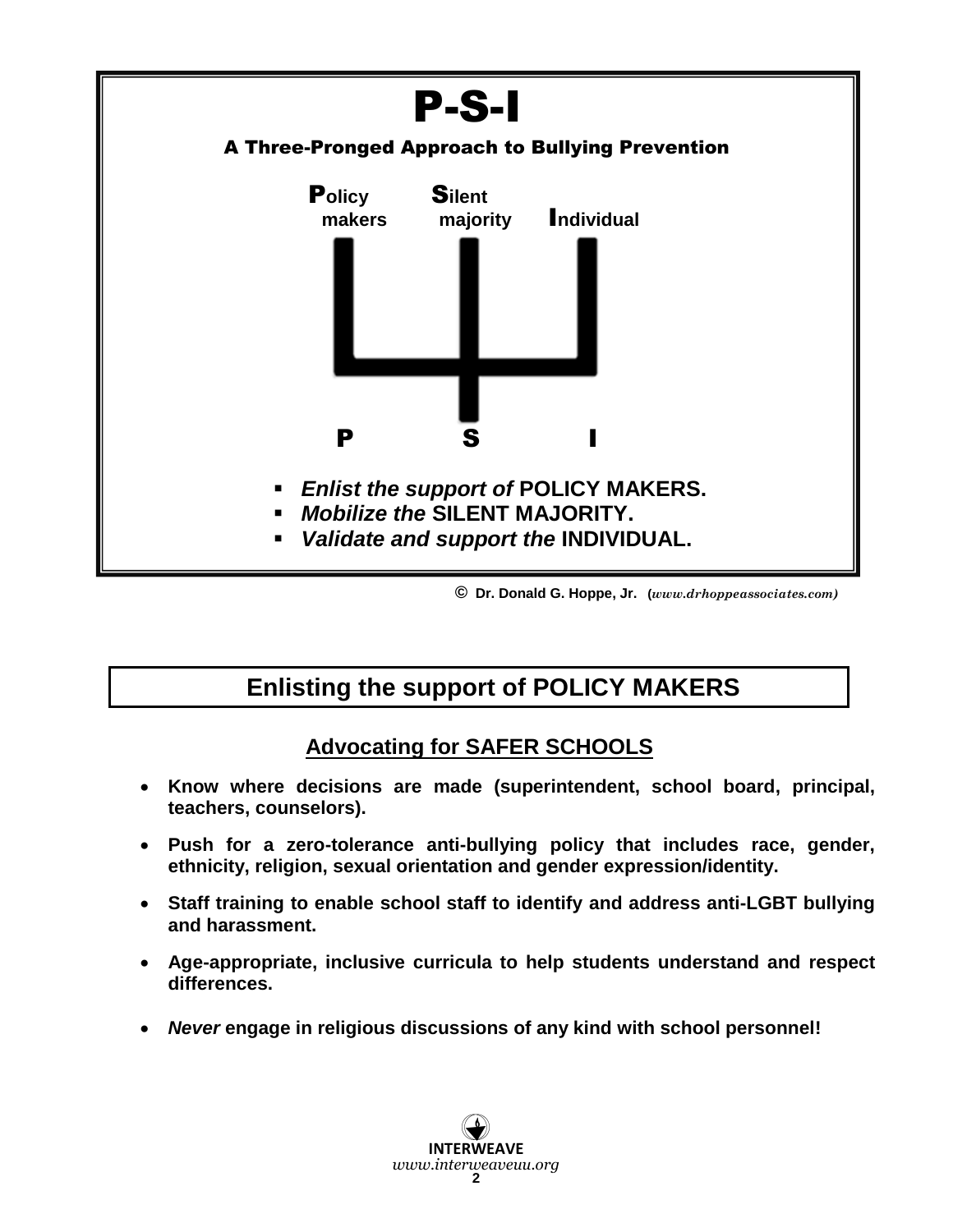# **Mobilizing the SILENT MAJORITY**

- **Encourage and support student efforts to address anti-LGBT bullying and harassment on campus (Gay-Straight Alliance, National Day of Silence).**
- **Encourage LGBT students to share their stories.**
- **Make materials available to help educate teachers, students and parents about the issues faced by LGBT students.**
- **Seek the involvement of LGBT-supportive clergy and community leaders.**
- **Build coalitions-- reach out to youth agencies, human rights organizations, churches and synagogues, parents groups, and local LGBT organizations.**

### **Validating and Supporting INDIVIDUALS**

**Research has shown that the most effective thing in preventing suicide among LGBT youth is support from significant others, especially parents!**<sup>1</sup>

- **Students who are being bullied need support & protection from adults.**
- **DO tell kids who are being bullied to:**
	- **-- Always tell an adult.**
	- **-- Stay in a group.**
	- **-- Do not try to reason or argue with a bully.**
	- **-- When in doubt, walk away.**
	- **-- Never engage in religious debates with bullies.**
	- **-- Take part in activities to meet other kids.**
	- **-- Talk to a supportive clergy person or mental health professional.**
- **DON'T tell kids who are being bullied to:**
	- **-- Ignore it.**
	- **-- Stand up for yourself.**
	- **-- Don't let it bother you; just make a joke of it.**
	- **-- You must be doing something to encourage it.**
	- **-- Handle it; try to work things out.**
	- **-- Don't be a tattle tale.**

1 *Eisenberg & Resnick(2006); Hershberger & D'Augell (1995); Ryan (2010)*